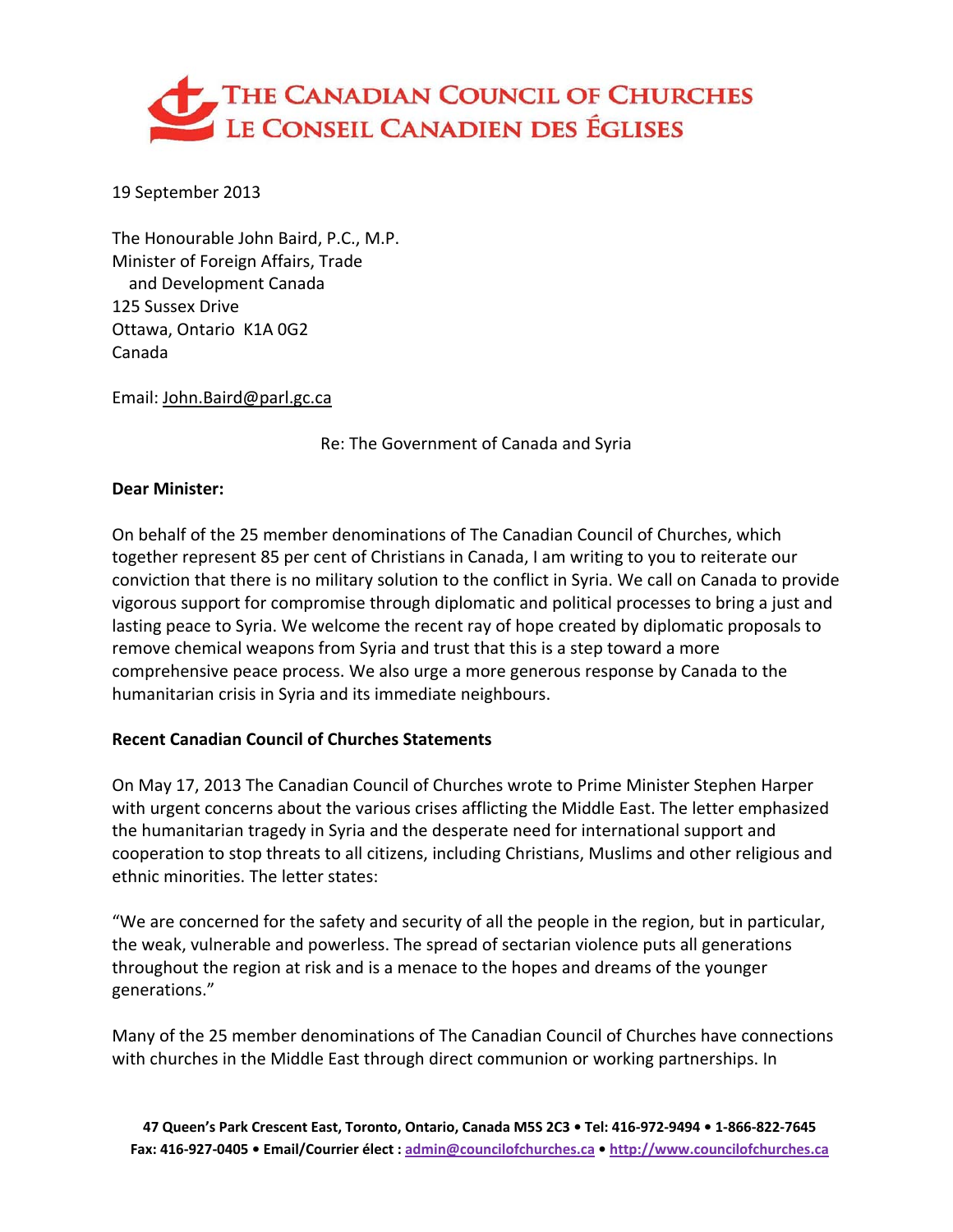addition, many Canadian churches are involved in local and national dialogues with Jews, Muslims, Baha'i and other faith communities in Canada. Through both interfaith and ecumenical relationships we are working to promote religious freedom and respect for the rights of all cultural and religious minorities. Our sisters and brothers of all faiths in Syria suffer when atrocities—including directed attacks on religious leaders—take place there.

Churches also are responding through Canadian and international aid agencies and networks to the humanitarian needs within Syria and the neighbouring countries to which Syrians have fled seeking refuge from the fighting in their country.

# **The Threat of Further Military Action**

It is estimated that in Syria 100,000 people have been killed and approximately 6,000,000 driven from their homes and communities since the start of the current conflict.

The international community's response to the horrific use of chemical weapons in Syria should first be determined in terms of its responsibility to protect vulnerable Syrian civilians, who are the primary victims in this devastating two-year conflict. Then the world community should assist in advancing a comprehensive peace process that will lead to the cessation of Syrian hostilities and the beginning of negotiations that will result in a sustainable, just and peaceful Syria.

Russia and other allies of the current Syrian Government, along with the United States and its allies, including Canada, should now turn their efforts to removing weapons of mass destruction and negotiating peace. Threats by the United States and its allies to engage in bombing or other military action against Syria in response to chemical weapons attacks fail to address the two priorities: civilian protection and finding a path to peace.

## **The Witness of Syrian Churches**

Christians in Syria already find themselves in the crossfire between opposition groups and government forces. An outside military response to chemical weapons use could make the situation worse. Canada should implore the most influential foreign powers to lead diplomatic attempts to stop further killing, rather than contemplate expanded military operations or fueling the fires of conflict with further arms supplies to Syrian combatants.

Syrian Christian leaders have spoken publicly and communicated with Canadian churches in the past weeks, clearly stating that military action by the West would be disastrous and have unintended consequences for the already suffering Christian community there. The head of Syria's Melkite Greek Catholic Church has stated that reconciliation initiatives are still viable and should be a top priority. Gregorios III, the Church Patriarch of Antioch, has called on the international community to work for peace.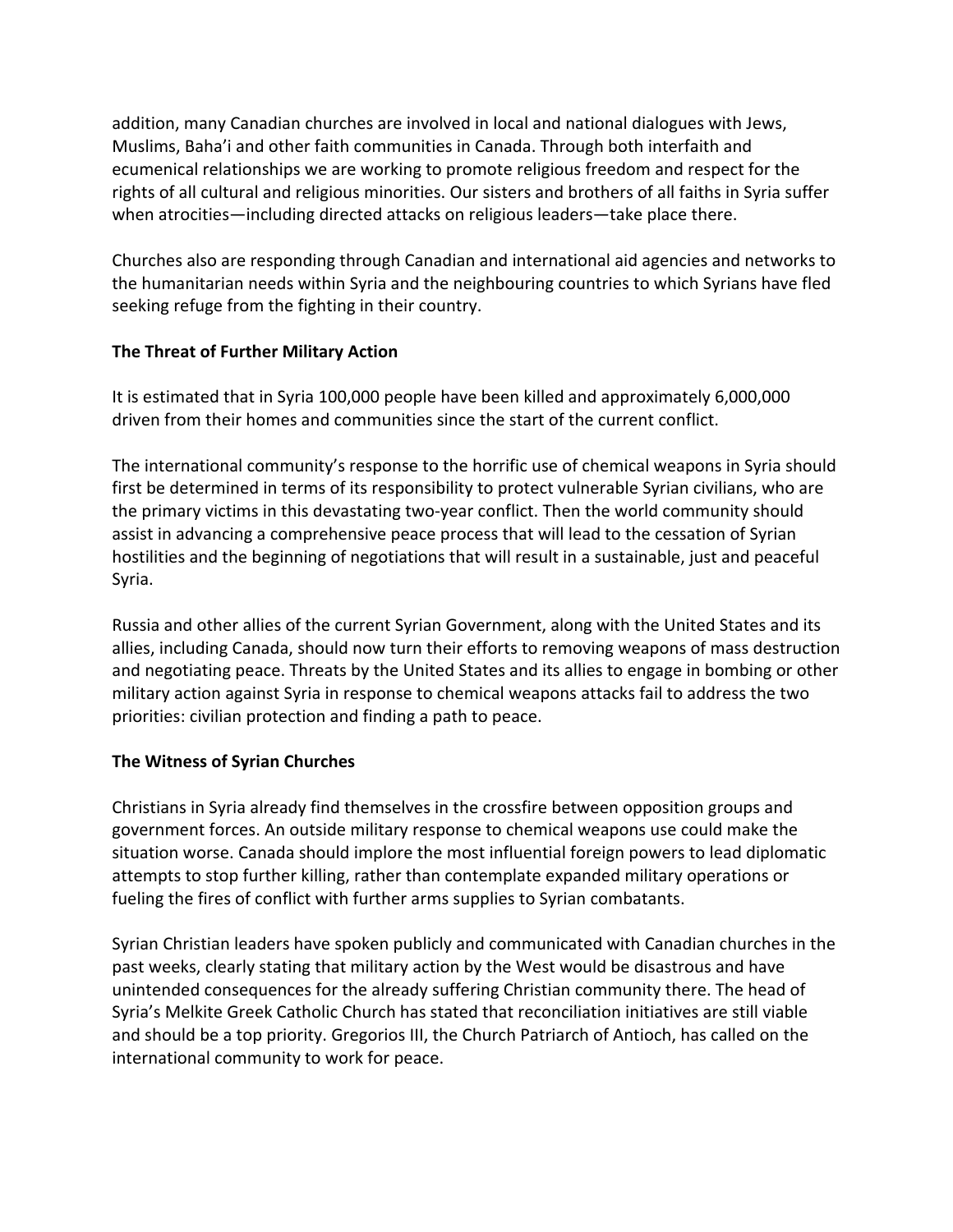## **No Military Solution**

Pope Francis has urged leaders to "find ways of overcoming the conflicting positions and to lay aside the futile pursuit of a military solution." Compromise through political and non-military processes must prevail. Measures should include the following:

- Advance diplomatic processes to resolve the Syrian conflict through negotiation. International diplomacy must take place hand‐in‐hand with assistance to local community and civil society efforts to build peace within Syria from the ground up.
- Create and implement a United Nations arms embargo applicable to all sides in the Syrian conflict.
- Revitalize the international, previously agreed process to make the Middle East a zone free of weapons of mass destruction, including nuclear, biological and chemical weapons.
- Hold all state and non-state actors in the conflict, without exception, to their obligations to respect international human rights and humanitarian law, and make them subject to investigation and prosecution for violations by appropriate international institutions, including the International Criminal Court.

#### **Generous Humanitarian Responses**

Faith communities are already at the forefront in responding to the Syrian refugee crisis, contributing to and leading programs of assistance and food security. We also are grateful for contributions by the Canadian government, but many needs remain unmet.

Canada needs to adopt further humanitarian measures to:

- Dramatically increase assistance to all displaced Syrians, whether inside or outside Syria, so that their basic needs are met until they can safely return to their homes; and
- Expedite a process that allows more sponsored Syrian refugees to apply for protection in Canada, and maintain and increase public funding that assists refugees upon their arrival in Canada. Churches and faith communities have long taken a lead role in refugee sponsorship and we want to continue these efforts.